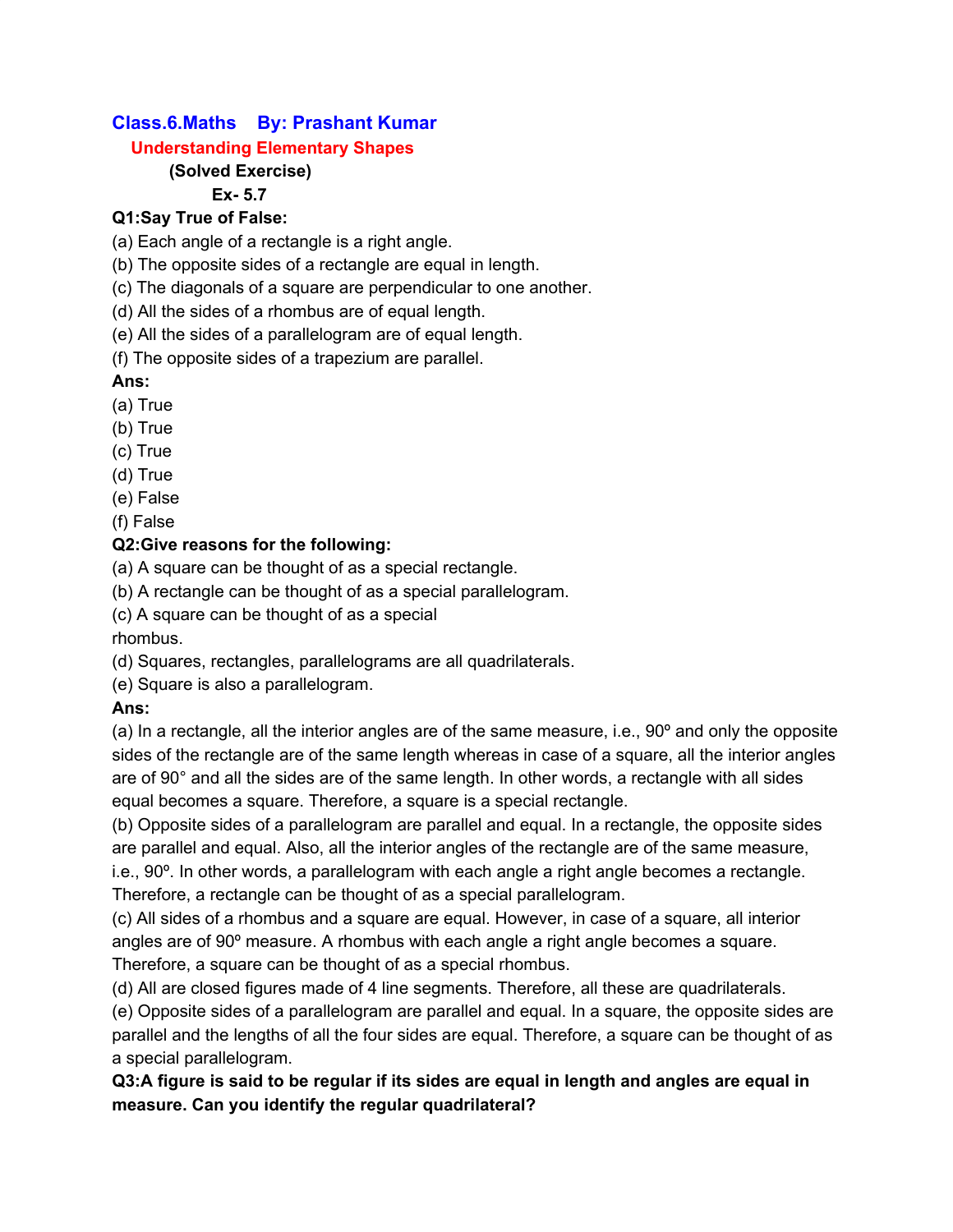#### **Ans:**

In a square, all the interior angles are of 90° and all the sides are of the same length. Therefore, a square is a regular quadrilateral.

#### **Ex-5.8**

**Q1:Examine whether the following are polygons. If any one among them is not, say why?**



#### **Ans:**

(a) It is not a polygon as it is not a closed figure.

- (b) Yes, it is a polygon made of 6 sides.
- (c) No, it is not made of line segments.
- (d) No, it is not made of only line segments.

#### **Q2:Name each polygon.**



**Make two more examples of**

**each of these.**

#### **Ans:**

(a) The given figure is a quadrilateral as this closed figure is made of 4 line segments. Two more examples are



(b) The given figure is a triangle as this closed figure is made of 3 line segments. Two more examples are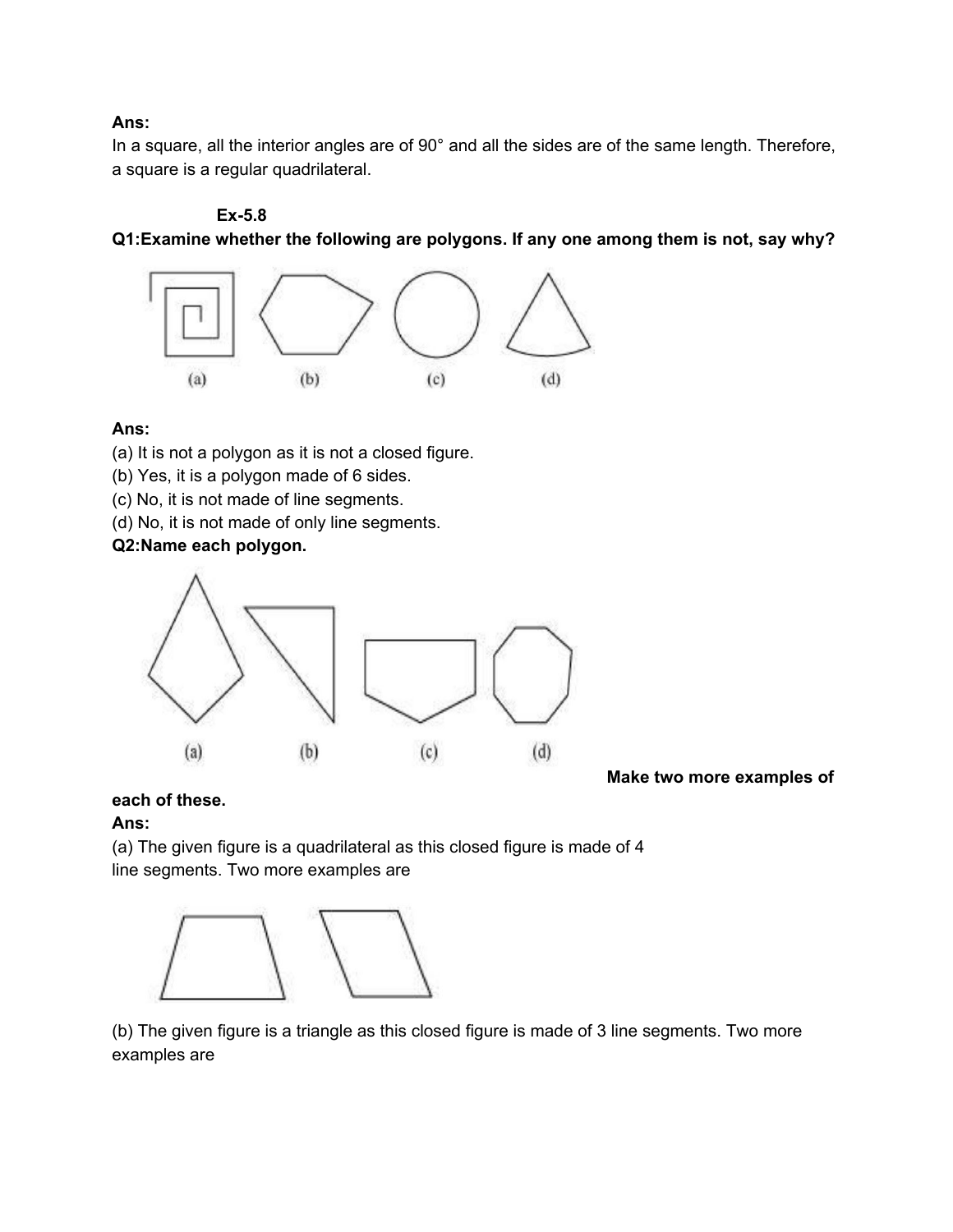

(c) The given figure is a pentagon as this closed figure is made of 5 line segments. Two more examples are



(d) The given figure is an octagon as this closed figure is made of 8 line segments. Two more examples are



**Q3:Draw a rough sketch of a regular hexagon. Connecting any three of its vertices, draw a triangle. Identify the type of the triangle you have drawn. Ans:**

ABCDEF is a rough sketch of a regular hexagon. If we join any three vertices like D, A and B, we get a scalene triangle DAB.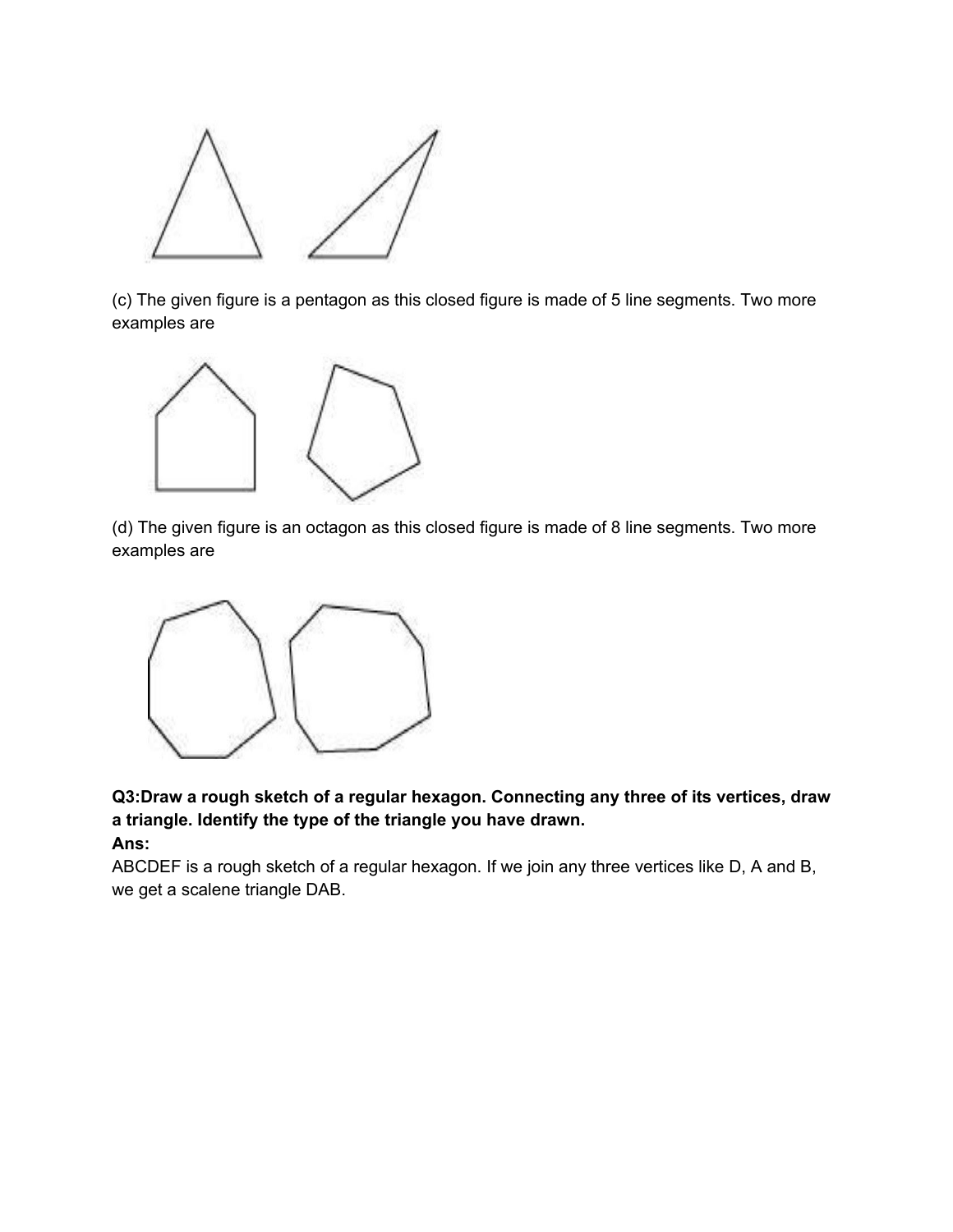

• If we join the alternate vertices E, A and C, we get an equilateral triangle EAC.

• And if we join the alternate vertices D, B and C, we get an isosceles triangle DBC.

**Q4:Draw a rough sketch of a regular octagon. (Use squared paper if you wish). Draw a rectangle by joining exactly four of the vertices of the octagon. Ans:**



**Q5:A diagonal is a line segment that joins any two vertices of the polygon and is not a side of the polygon. Draw a rough sketch of a pentagon and draw its diagonals. Ans:**

It can be observed here that AC, AD, BD, BE, CE are the diagonals.



**Ex-5.9**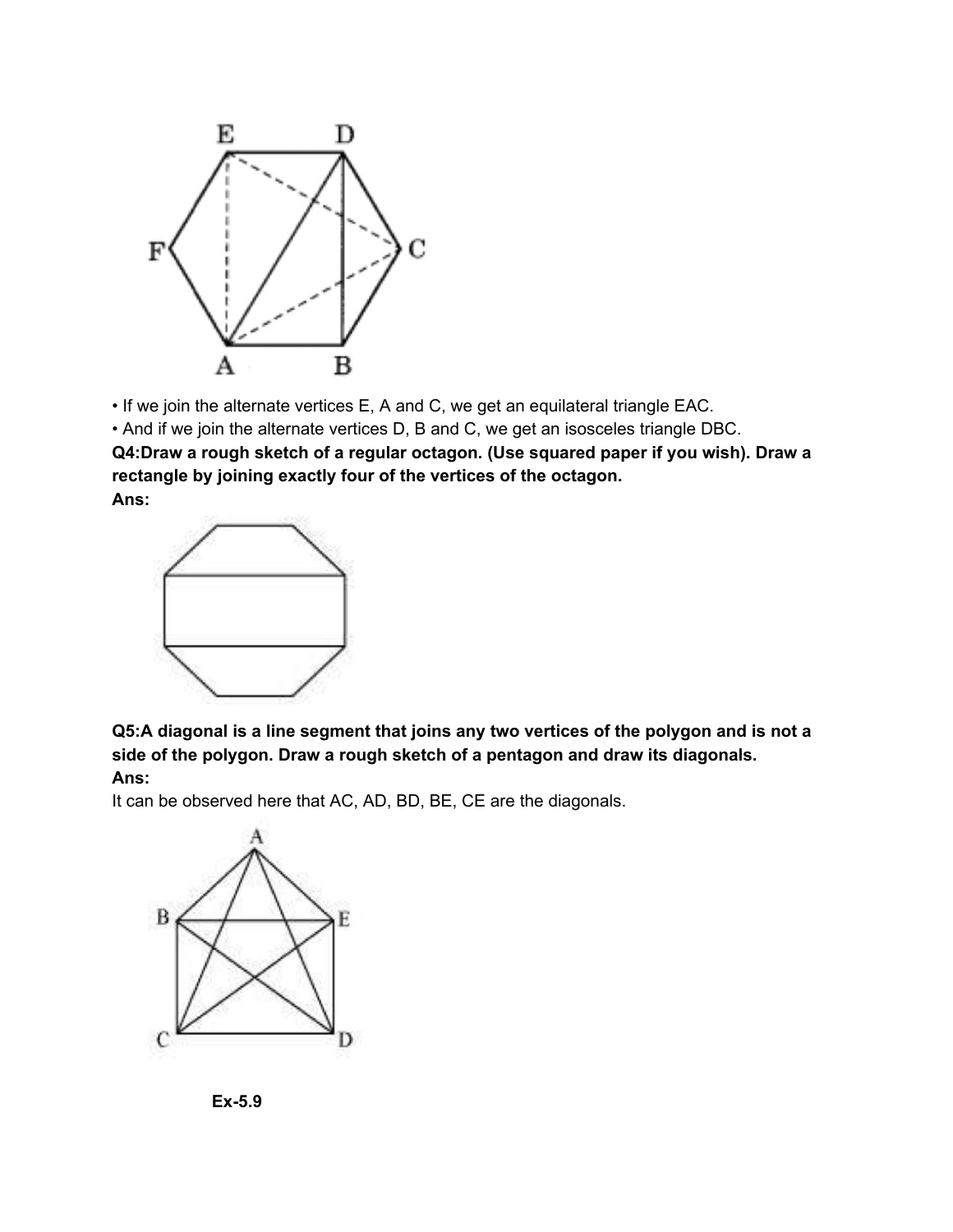**Q1:Match the following:**



# **Give two new examples of each shape. Ans:**

- (a) (ii)
- (b) (iv)
- (c) (v)
- (d) (iii) (e) (i)

# **Q2:What shape is**

- (a) Your instrument box? (b) A brick?
- (c) A match box? (d) A road-roller?
- (e) A sweet laddu?

# **Ans:**

- (a) Cuboid
- (b) Cuboid